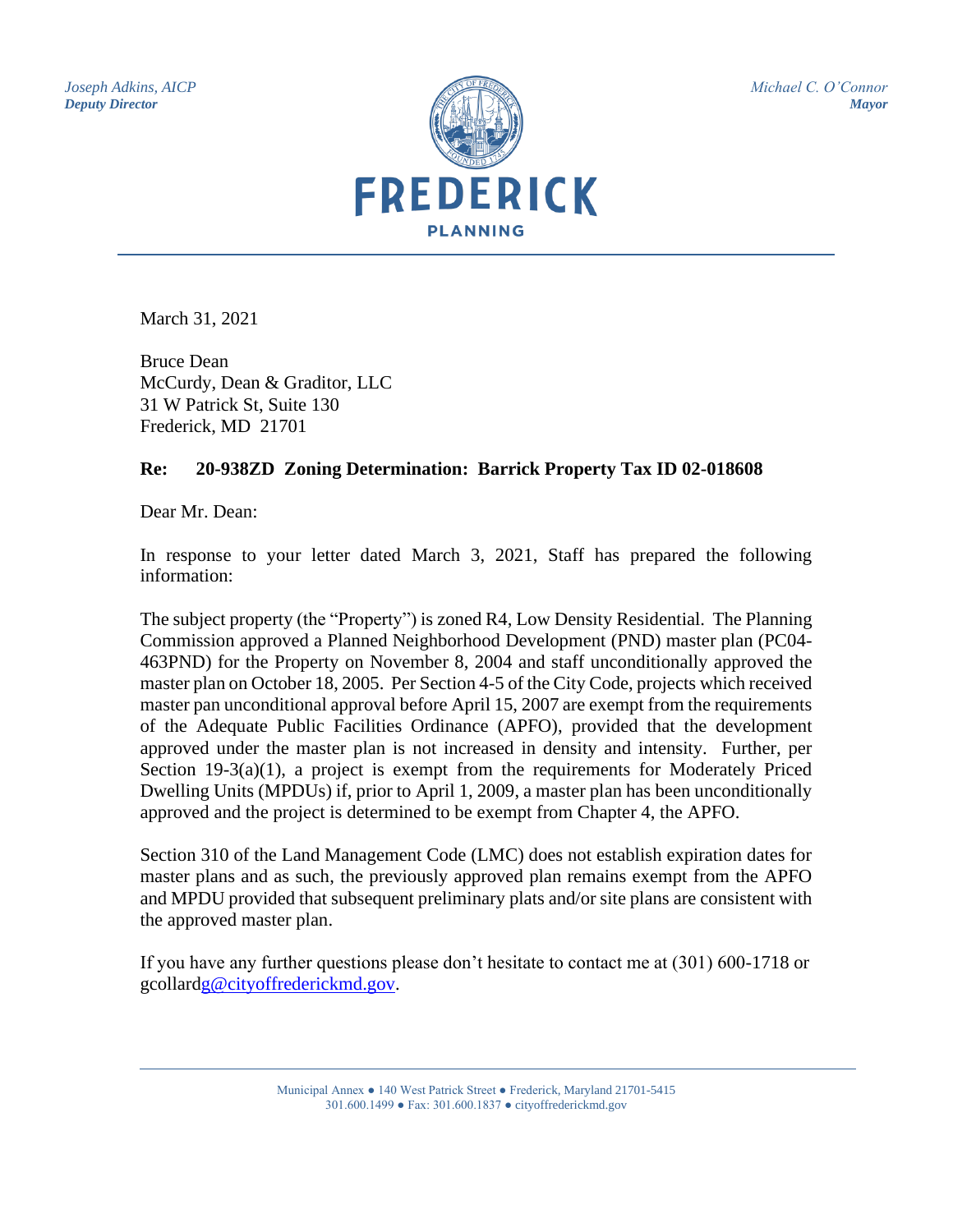*The purpose of the service provided by the Zoning Administrator regarding determinations/interpretations is to identify the zoning of a particular property, to verify that a use is permitted or permissible in a specific Zoning District and to clarify and interpret the Land Management Code. Any questions regarding specific regulations and requirements for a site or sites' compliance with the Land Management Code not addressed in this letter shall not be the responsibility of the Zoning Administrator. It is the responsibility of the applicant, property owner and/or property purchaser to review the project site plan and the Land Management Code for compliance.* 

*This determination applies solely to the referenced property and is not binding upon the City, the Zoning Administrator or any other official with respect to any other property. No person may rely upon this determination with respect to any property other than the referenced property. Please be advised that any person aggrieved, or any officer, department or agency of The City of Frederick affected by an order, requirement, decision, or determination made by an administrative officer in the administration or enforcement of the provisions of the Land Management Code may appeal said decision within thirty days to the Zoning Board of Appeals.*

Sincerely,

Gabrielle Collard Division Manager of Current Planning

In Concurrence,

Joe Adkins, AICP Deputy Director for Planning/Zoning Administrator